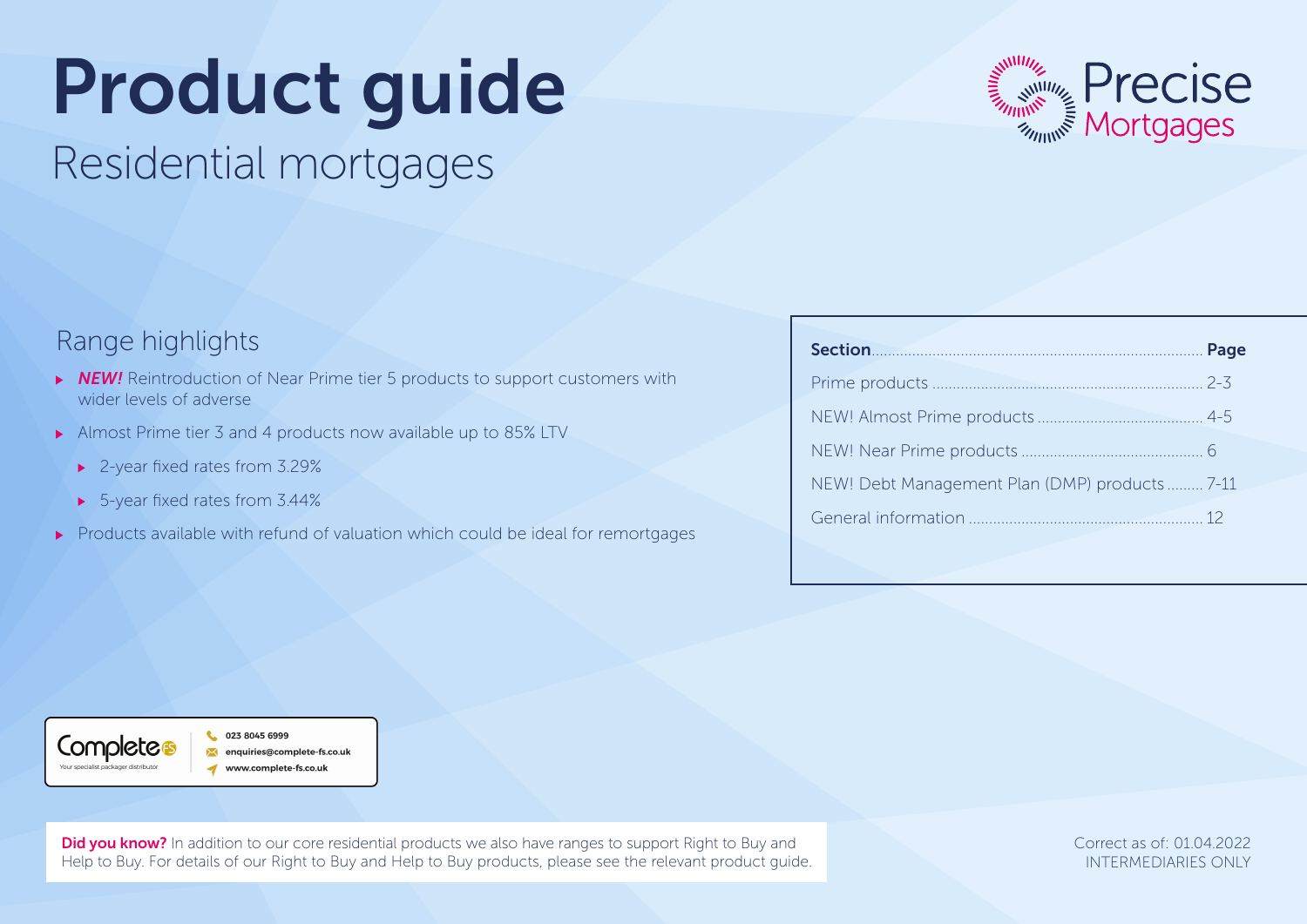## Prime Tier 1



|                                                                                |                                                                                                                         |                                                            | Key criteria |                   |                                                                                                                                                                                 |                                                                                                                                                                                                     |
|--------------------------------------------------------------------------------|-------------------------------------------------------------------------------------------------------------------------|------------------------------------------------------------|--------------|-------------------|---------------------------------------------------------------------------------------------------------------------------------------------------------------------------------|-----------------------------------------------------------------------------------------------------------------------------------------------------------------------------------------------------|
| Acceptable adverse                                                             |                                                                                                                         | Loan amount LTV limit                                      | <b>Term</b>  |                   | Applicant                                                                                                                                                                       | New build accepted on all products                                                                                                                                                                  |
| Defaults:                                                                      | $0$ in 24 months                                                                                                        | Minimum loan size:<br>£25,001                              |              | Minimum: 5 years  | Minimum age:<br>21 years                                                                                                                                                        | <b>New Build Priority Processing Service:</b><br>0330 024 0349                                                                                                                                      |
| CCJ:<br>Missed mortgage/<br>secured loan arrears:<br><b>Unsecured arrears:</b> | $0$ in 24 months<br>0 in 12 months, 1 in 36 months (worst status)<br>Not counted but may affect customer's credit score | Maximum loan size:<br>£1,000,000<br>70%<br>£750,000<br>80% |              | Maximum: 35 years | <b>Maximum age:</b><br>70 at the end of the mortgage term,<br>providing this is within the stated<br>retirement date.<br>We may consider applicants up to age                   | <b>Maximum LTV:</b><br>85% LTV accepted plus 5% builder incentive,<br>minimum customer contribution 10% for both<br>houses and flats.                                                               |
| <b>Debt Management Plans:</b><br>(DMPs)                                        | Allowed if satisfied over 36 months ago                                                                                 | 85%<br>£500,000                                            |              |                   | 75 upon referral, subject to underwriter<br>review and stated retirement date.<br>Maximum age of 85 for<br>non-contributory applicants.<br><b>Maximum number of applicants:</b> | Offer validity:<br>6 months from the date of valuation, extensions<br>can be considered for a further 3 months.<br>Please refer to our residential mortgage criteria<br>quide for more information. |
|                                                                                |                                                                                                                         |                                                            |              |                   | <b>Minimum income:</b><br>£15,000 (primary applicant)                                                                                                                           |                                                                                                                                                                                                     |

| <b>LTV</b> | <b>Product type</b> | <b>Term</b> | Rate  | <b>Product fee</b> | <b>Product features</b>               | <b>ERC</b>                                                 | <b>Reversion rate</b> | <b>Product code</b> |
|------------|---------------------|-------------|-------|--------------------|---------------------------------------|------------------------------------------------------------|-----------------------|---------------------|
| 75%        | 2-year fixed        | 2 years     | 3.29% |                    |                                       | 4% in year 1<br>3% in year 2                               | BBR + 4.90%           | CAT65               |
|            | 5-year fixed        | 5 years     | 3.44% |                    |                                       | 4% in years 1 and 2<br>3% in years 3 and 4<br>2% in year 5 |                       | CAT66               |
| 80%        | 2-year fixed        | 2 years     | 3.59% | £995               | Refund of valuation (maximum of £630) | 4% in year 1<br>3% in year 2                               | BBR + 5.15%           | CAT67               |
|            | 5-year fixed        | 5 years     | 3.74% |                    |                                       | 4% in years 1 and 2<br>3% in years 3 and 4<br>2% in year 5 |                       | CAT68               |
|            | 2-year fixed        | 2 years     | 4.09% |                    |                                       | 4% in year 1<br>3% in year 2                               |                       | CAT69               |
| 85%        | 5-year fixed        | 5 years     | 4.24% |                    |                                       | 4% in years 1 and 2<br>3% in years 3 and 4<br>2% in year 5 | BBR + 5.25%           | CAT70               |

► Capital and interest **Interest only - maximum LTV 65%** Part and part - maximum LTV 75%, any interest only element must not exceed 50% LTV. **Repayment methods**  $\rightarrow$  Capital and interest  $\rightarrow$  Interest only - maximum LIV 65%  $\rightarrow$  P

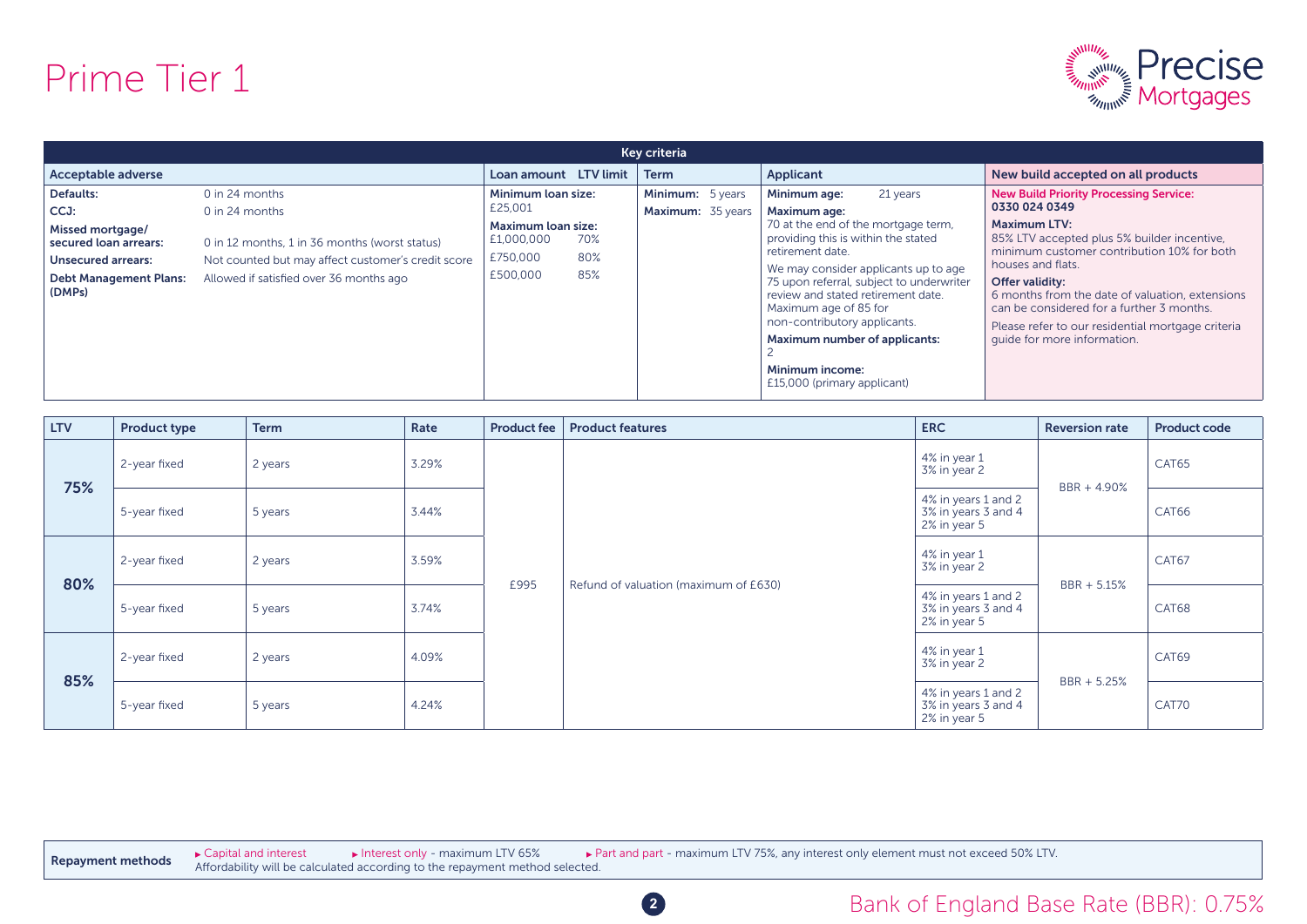## Prime Tier 2



| Key criteria                              |                                                    |                                  |     |                   |  |                                                                                                                                                                                 |                                                                                                                                                                                                     |  |  |  |  |
|-------------------------------------------|----------------------------------------------------|----------------------------------|-----|-------------------|--|---------------------------------------------------------------------------------------------------------------------------------------------------------------------------------|-----------------------------------------------------------------------------------------------------------------------------------------------------------------------------------------------------|--|--|--|--|
| Acceptable adverse                        |                                                    | Loan amount LTV limit            |     | <b>Term</b>       |  | Applicant                                                                                                                                                                       | New build accepted on all products                                                                                                                                                                  |  |  |  |  |
| Defaults:                                 | 0 in 24 months                                     | Minimum loan size:               |     | Minimum: 5 years  |  | Minimum age:<br>21 years                                                                                                                                                        | <b>New Build Priority Processing Service:</b>                                                                                                                                                       |  |  |  |  |
| CCJ:                                      | 0 in 24 months                                     | £25,001                          |     | Maximum: 35 years |  | Maximum age:                                                                                                                                                                    | 0330 024 0349                                                                                                                                                                                       |  |  |  |  |
| Missed mortgage/<br>secured loan arrears: | 0 in 12 months, 1 in 36 months (worst status)      | Maximum loan size:<br>£1,000,000 | 70% |                   |  | 70 at the end of the mortgage term,<br>providing this is within the stated<br>retirement date.                                                                                  | <b>Maximum LTV:</b><br>85% LTV accepted plus 5% builder incentive,<br>minimum customer contribution 10% for both                                                                                    |  |  |  |  |
| <b>Unsecured arrears:</b>                 | Not counted but may affect customer's credit score | £750,000                         | 80% |                   |  | We may consider applicants up to age                                                                                                                                            | houses and flats.                                                                                                                                                                                   |  |  |  |  |
| <b>Debt Management Plans:</b><br>(DMPs)   | Allowed if satisfied over 36 months ago            | £500,000                         | 85% |                   |  | 75 upon referral, subject to underwriter<br>review and stated retirement date.<br>Maximum age of 85 for<br>non-contributory applicants.<br><b>Maximum number of applicants:</b> | Offer validity:<br>6 months from the date of valuation, extensions<br>can be considered for a further 3 months.<br>Please refer to our residential mortgage criteria<br>quide for more information. |  |  |  |  |
|                                           |                                                    |                                  |     |                   |  | Minimum income:<br>£15,000 (primary applicant)                                                                                                                                  |                                                                                                                                                                                                     |  |  |  |  |

| <b>LTV</b> | <b>Product type</b> | <b>Term</b>      | Rate  | <b>Product fee</b> | <b>Product features</b>               | <b>ERC</b>                                                 | <b>Reversion rate</b> | <b>Product code</b> |
|------------|---------------------|------------------|-------|--------------------|---------------------------------------|------------------------------------------------------------|-----------------------|---------------------|
| 75%        | 2-year fixed        | 2 years          | 3.49% |                    |                                       | 4% in year 1<br>3% in year 2                               | BBR + 4.90%           | CAT71               |
|            | 5-year fixed        | 5 years          | 3.74% |                    |                                       | 4% in years 1 and 2<br>3% in years 3 and 4<br>2% in year 5 |                       | CAT72               |
| 80%        | 2-year fixed        | 2 years          | 3.79% |                    | Refund of valuation (maximum of £630) | 4% in year 1<br>3% in year 2                               | $BBR + 5.15%$         | CAT73               |
|            | 5-year fixed        | 5 years          | 4.19% | £995               |                                       | 4% in years 1 and 2<br>3% in years 3 and 4<br>2% in year 5 |                       | CAT74               |
|            | 2-year fixed        | 2 years          | 4.29% |                    |                                       | 4% in year 1<br>3% in year 2                               |                       | CAT75               |
| 85%        | 5-year fixed        | 4.69%<br>5 years |       |                    |                                       | 4% in years 1 and 2<br>3% in years 3 and 4<br>2% in year 5 | BBR + 5.25%           | CAT76               |

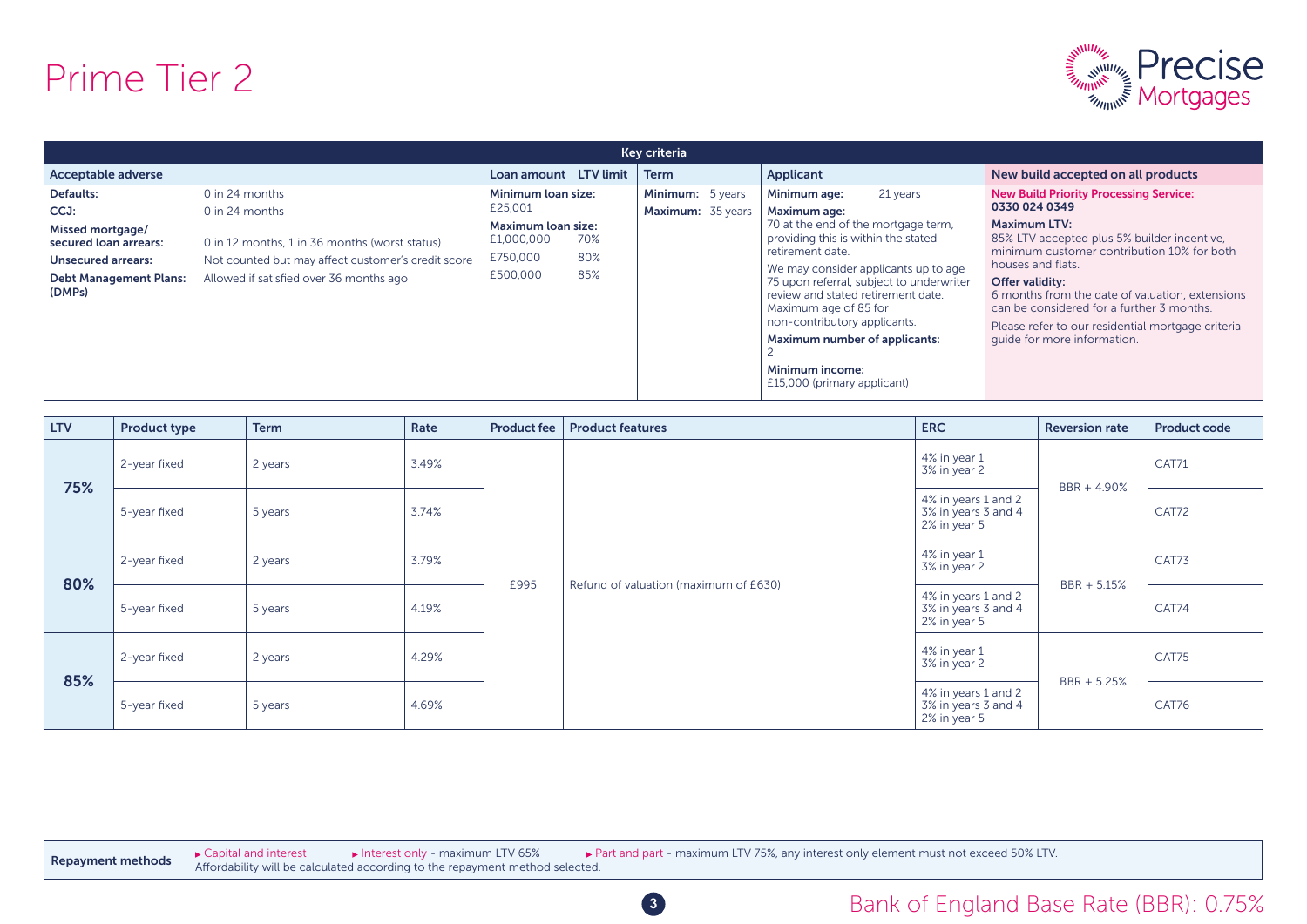# Almost Prime Tier 3



| Kev criteria                                                         |                                                                                                                                                                                |                                         |     |                                       |  |                                                                                                                                         |                                                                                                                                                                      |  |  |  |  |
|----------------------------------------------------------------------|--------------------------------------------------------------------------------------------------------------------------------------------------------------------------------|-----------------------------------------|-----|---------------------------------------|--|-----------------------------------------------------------------------------------------------------------------------------------------|----------------------------------------------------------------------------------------------------------------------------------------------------------------------|--|--|--|--|
| Acceptable adverse                                                   |                                                                                                                                                                                | Loan amount LTV limit                   |     | <b>Term</b>                           |  | Applicant                                                                                                                               | New build accepted on all products                                                                                                                                   |  |  |  |  |
| Defaults:                                                            | 2 in 24 months (max £1,500 in 12 months,<br>unlimited thereafter)                                                                                                              | Minimum loan size:<br>£25,001           |     | Minimum: 5 years<br>Maximum: 35 years |  | Minimum age:<br>21 years<br>Maximum age:                                                                                                | <b>New Build Priority Processing Service:</b><br>0330 024 0349                                                                                                       |  |  |  |  |
| CCJ:                                                                 | 1 in 24 months (max £1,000 in 12 months,<br>or £2.500 in 24 months)                                                                                                            | <b>Maximum loan size:</b><br>£1,000,000 | 70% |                                       |  | 70 at the end of the mortgage term,<br>providing this is within the stated<br>retirement date.                                          | <b>Maximum LTV:</b><br>85% LTV accepted plus 5% builder incentive,<br>minimum customer contribution 10% for both                                                     |  |  |  |  |
| Missed mortgage/<br>secured loan arrears:                            | 1 in 12 months, 3 in 36 months (worst status)                                                                                                                                  | £750,000                                | 80% |                                       |  | We may consider applicants up to age                                                                                                    | houses and flats.                                                                                                                                                    |  |  |  |  |
| <b>Unsecured arrears:</b><br><b>Debt Management Plans:</b><br>(DMPs) | Not counted but may affect customer's credit score<br>Allowed if satisfied over 36 months ago<br>Applicant must not have any defaults, CCJs or secured arrears recorded in the |                                         |     |                                       |  | 75 upon referral, subject to underwriter<br>review and stated retirement date.<br>Maximum age of 85 for<br>non-contributory applicants. | Offer validity:<br>6 months from the date of valuation, extensions<br>can be considered for a further 3 months.<br>Please refer to our residential mortgage criteria |  |  |  |  |
| three months before application.                                     |                                                                                                                                                                                |                                         |     |                                       |  | <b>Maximum number of applicants:</b><br>Minimum income:<br>£15,000 (primary applicant)                                                  | quide for more information.                                                                                                                                          |  |  |  |  |

| <b>LTV</b> | <b>Product type</b>     | <b>Term</b> | Rate  | <b>Product fee</b> | <b>Product features</b>               | <b>ERC</b>                                                 | <b>Reversion rate</b> | <b>Product code</b> |
|------------|-------------------------|-------------|-------|--------------------|---------------------------------------|------------------------------------------------------------|-----------------------|---------------------|
| 75%        | 2-year fixed            | 2 years     | 3.99% |                    |                                       | 4% in year 1<br>3% in year 2                               | $BBR + 5.25%$         | CAT77               |
|            | 5-year fixed            | 5 years     | 4.29% |                    |                                       | 4% in years 1 and 2<br>3% in years 3 and 4<br>2% in year 5 |                       | CAT78               |
| 80%        | 2-year fixed            | 2 years     | 4.39% |                    | Refund of valuation (maximum of £630) | 4% in year 1<br>3% in year 2                               | BBR + 5.35%           | CAT79               |
|            | 5-year fixed            | 5 years     | 4.79% | £995               |                                       | 4% in years 1 and 2<br>3% in years 3 and 4<br>2% in year 5 |                       | CAT80               |
|            | 2-year fixed            | 2 years     | 5.09% |                    |                                       | 4% in year 1<br>3% in year 2                               | CAT93                 |                     |
| 85%        | 5 years<br>5-year fixed |             | 5.49% |                    |                                       | 4% in years 1 and 2<br>3% in years 3 and 4<br>2% in year 5 |                       | CAT94               |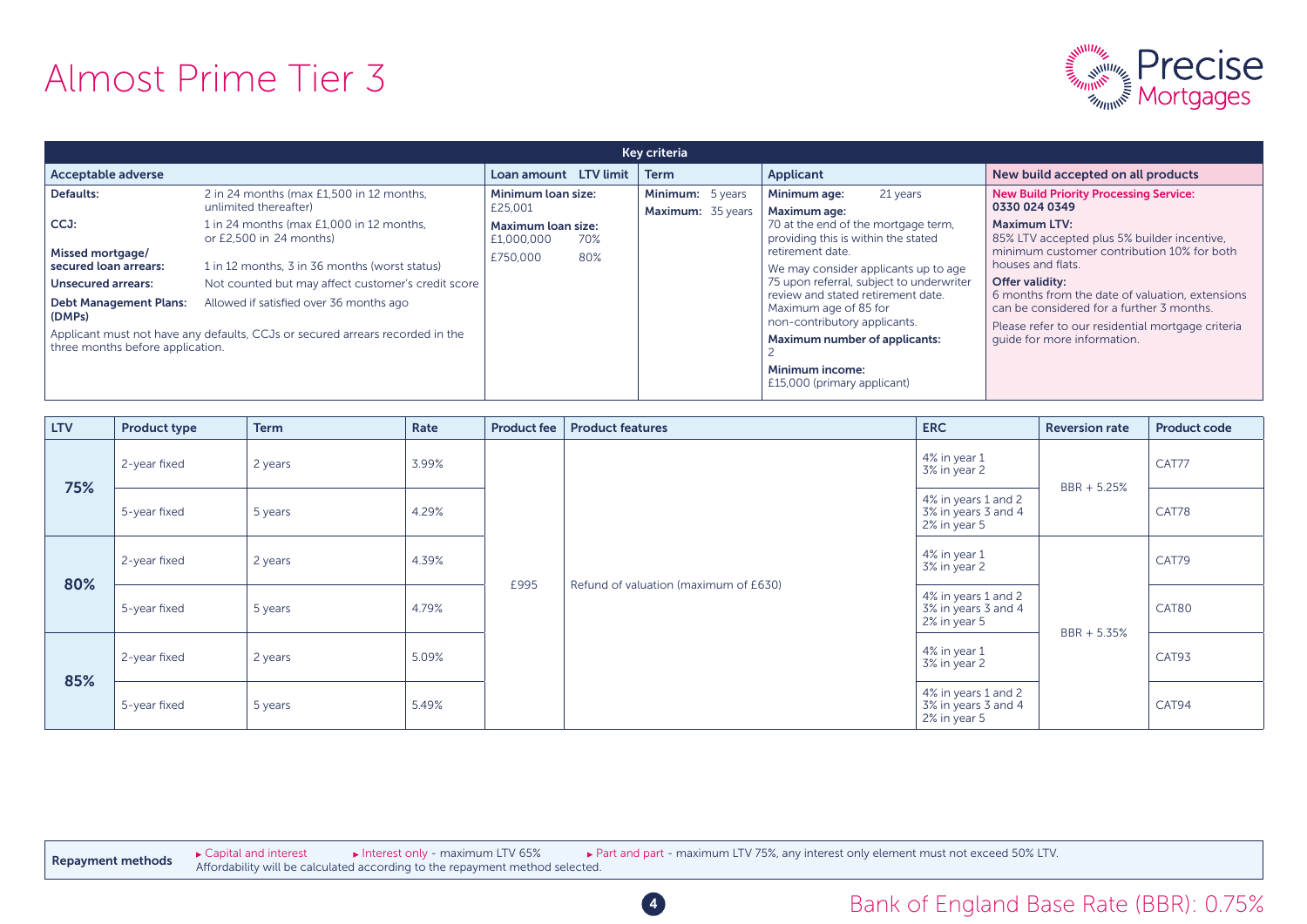# Almost Prime Tier 4



| Kev criteria                                                         |                                                                                               |                                         |     |                                       |  |                                                                                                                                         |                                                                                                                                                                      |  |  |  |  |
|----------------------------------------------------------------------|-----------------------------------------------------------------------------------------------|-----------------------------------------|-----|---------------------------------------|--|-----------------------------------------------------------------------------------------------------------------------------------------|----------------------------------------------------------------------------------------------------------------------------------------------------------------------|--|--|--|--|
| Acceptable adverse                                                   |                                                                                               | Loan amount LTV limit                   |     | <b>Term</b>                           |  | Applicant                                                                                                                               | New build accepted on all products                                                                                                                                   |  |  |  |  |
| Defaults:                                                            | 2 in 24 months (max £1,500 in 12 months,<br>unlimited thereafter)                             | Minimum loan size:<br>£25,001           |     | Minimum: 5 years<br>Maximum: 35 years |  | Minimum age:<br>21 years<br>Maximum age:                                                                                                | <b>New Build Priority Processing Service:</b><br>0330 024 0349                                                                                                       |  |  |  |  |
| CCJ:<br>Missed mortgage/                                             | 1 in 24 months (max £1,000 in 12 months,<br>or £2.500 in 24 months)                           | <b>Maximum loan size:</b><br>£1,000,000 | 70% |                                       |  | 70 at the end of the mortgage term,<br>providing this is within the stated<br>retirement date.                                          | <b>Maximum LTV:</b><br>85% LTV accepted plus 5% builder incentive,<br>minimum customer contribution 10% for both                                                     |  |  |  |  |
| secured loan arrears:                                                | 1 in 12 months, 3 in 36 months (worst status)                                                 | £750,000                                | 80% |                                       |  | We may consider applicants up to age                                                                                                    | houses and flats.                                                                                                                                                    |  |  |  |  |
| <b>Unsecured arrears:</b><br><b>Debt Management Plans:</b><br>(DMPs) | Not counted but may affect customer's credit score<br>Allowed if satisfied over 36 months ago |                                         |     |                                       |  | 75 upon referral, subject to underwriter<br>review and stated retirement date.<br>Maximum age of 85 for<br>non-contributory applicants. | Offer validity:<br>6 months from the date of valuation, extensions<br>can be considered for a further 3 months.<br>Please refer to our residential mortgage criteria |  |  |  |  |
| three months before application.                                     | Applicant must not have any defaults, CCJs or secured arrears recorded in the                 |                                         |     |                                       |  | <b>Maximum number of applicants:</b><br>Minimum income:<br>£15,000 (primary applicant)                                                  | quide for more information.                                                                                                                                          |  |  |  |  |

| <b>LTV</b> | <b>Product type</b> | <b>Term</b> | Rate  | <b>Product fee</b> | <b>Product features</b>               | <b>ERC</b>                                                 | <b>Reversion rate</b> | <b>Product code</b> |
|------------|---------------------|-------------|-------|--------------------|---------------------------------------|------------------------------------------------------------|-----------------------|---------------------|
| 75%        | 2-year fixed        | 2 years     | 4.29% |                    |                                       | 4% in year 1<br>3% in year 2                               | $BBR + 5.25%$         | CAT81               |
|            | 5-year fixed        | 5 years     | 4.64% |                    |                                       | 4% in years 1 and 2<br>3% in years 3 and 4<br>2% in year 5 |                       | CAT82               |
| 80%        | 2-year fixed        | 2 years     | 4.79% |                    | Refund of valuation (maximum of £630) | 4% in year 1<br>3% in year 2                               |                       | CAT83               |
|            | 5-year fixed        | 5 years     | 5.24% | £995               |                                       | 4% in years 1 and 2<br>3% in years 3 and 4<br>2% in year 5 |                       | CAT84               |
|            | 2-year fixed        | 2 years     | 5.29% |                    |                                       | 4% in year 1<br>3% in year 2                               | BBR + 5.35%           |                     |
| 85%        | 5-year fixed        | 5 years     | 5.69% |                    |                                       | 4% in years 1 and 2<br>3% in years 3 and 4<br>2% in year 5 |                       | CAT96               |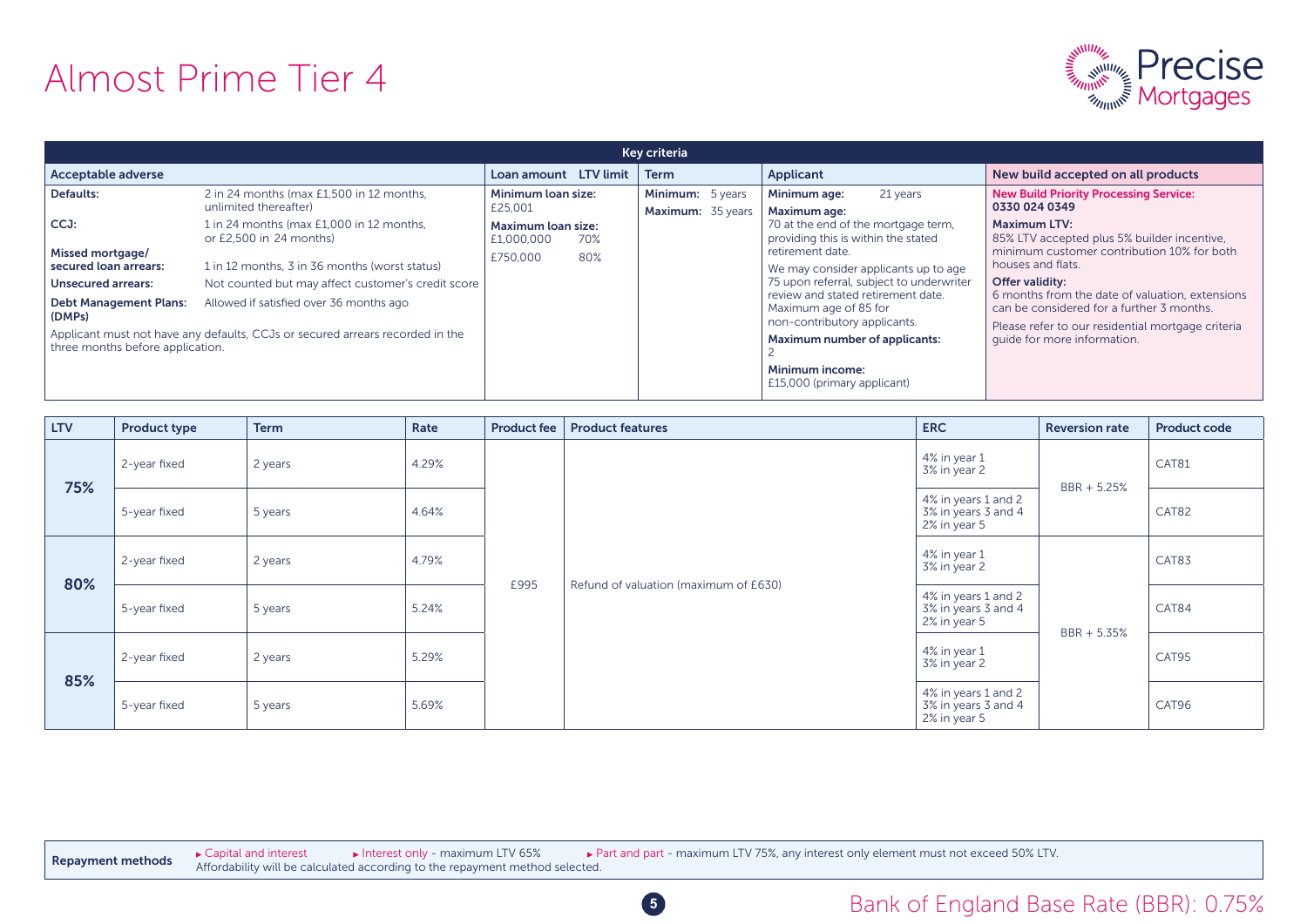## Near Prime Tier 5



|                                                                                                                                                                                                                                                                                                                                                                                                                                            |                                                                                             | Key criteria                          |                                                                                                                        |                                                                                                            |                                                                                                                                                                                                                                                                                                                                                                                                                |
|--------------------------------------------------------------------------------------------------------------------------------------------------------------------------------------------------------------------------------------------------------------------------------------------------------------------------------------------------------------------------------------------------------------------------------------------|---------------------------------------------------------------------------------------------|---------------------------------------|------------------------------------------------------------------------------------------------------------------------|------------------------------------------------------------------------------------------------------------|----------------------------------------------------------------------------------------------------------------------------------------------------------------------------------------------------------------------------------------------------------------------------------------------------------------------------------------------------------------------------------------------------------------|
| Acceptable adverse                                                                                                                                                                                                                                                                                                                                                                                                                         | Loan amount LTV limit                                                                       | <b>Term</b>                           | Applicant                                                                                                              |                                                                                                            | New build accepted on all products                                                                                                                                                                                                                                                                                                                                                                             |
| Defaults:<br>5 in 24 months<br>CCJ:<br>3 in 24 months<br>Missed mortgage/<br>1 in 12 months, 3 in 36 months (worst status)<br>secured loan arrears:<br>Not counted but may affect customer's credit score<br>Unsecured arrears:<br>Allowed if satisfied over 36 months ago<br><b>Debt Management Plans:</b><br>(DMPs)<br>Applicant must not have any defaults, CCJs or secured arrears recorded in the<br>three months before application. | Minimum loan size:<br>£25,001<br>Maximum loan size:<br>£1,000,000<br>70%<br>£750,000<br>80% | Minimum: 5 years<br>Maximum: 35 years | Minimum age:<br><b>Maximum age:</b><br><b>Maximum number</b><br>of applicants:<br><b>Minimum income:</b><br>applicant) | 21 years<br>70, or 75 upon<br>referral where<br>proof of retirement<br>age is supplied<br>£15,000 (primary | <b>New Build Priority Processing Service:</b><br>0330 024 0349<br><b>Maximum LTV:</b><br>85% LTV accepted plus 5% builder incentive,<br>minimum customer contribution 10% for both<br>houses and flats.<br>Offer validity:<br>6 months from the date of valuation, extensions<br>can be considered for a further 3 months.<br>Please refer to our residential mortgage criteria<br>quide for more information. |

| <b>LTV</b> | <b>Product type</b> | <b>Term</b> | Rate  | Product fee | <b>Product features</b>               | <b>ERC</b>                                                 | <b>Reversion rate</b> | <b>Product code</b> |
|------------|---------------------|-------------|-------|-------------|---------------------------------------|------------------------------------------------------------|-----------------------|---------------------|
| 75%        | 2-year fixed        | 2 years     | 4.44% |             |                                       | 4% in year 1<br>3% in year 2                               | BBR + 5.25%           | CAT97               |
|            | 5-year fixed        | 5 years     | 4.64% | £995        |                                       | 4% in years 1 and 2<br>3% in years 3 and 4<br>2% in year 5 |                       | CAT98               |
|            | 2-year fixed        | 2 years     | 5.19% |             | Refund of valuation (maximum of £630) | 4% in year 1<br>3% in year 2                               | BBR + 5.35%           | CAT99               |
| 80%        | 5-year fixed        | 5 years     | 5.49% |             |                                       | 4% in years 1 and 2<br>3% in years 3 and 4<br>2% in year 5 |                       | CAU01               |

► Capital and interest **Interest only - maximum LTV 65%** Part and part - maximum LTV 75%, any interest only element must not exceed 50% LTV. **Repayment methods**  $\rightarrow$  Capital and interest  $\rightarrow$  Interest only - maximum LTV 65%  $\rightarrow$  F

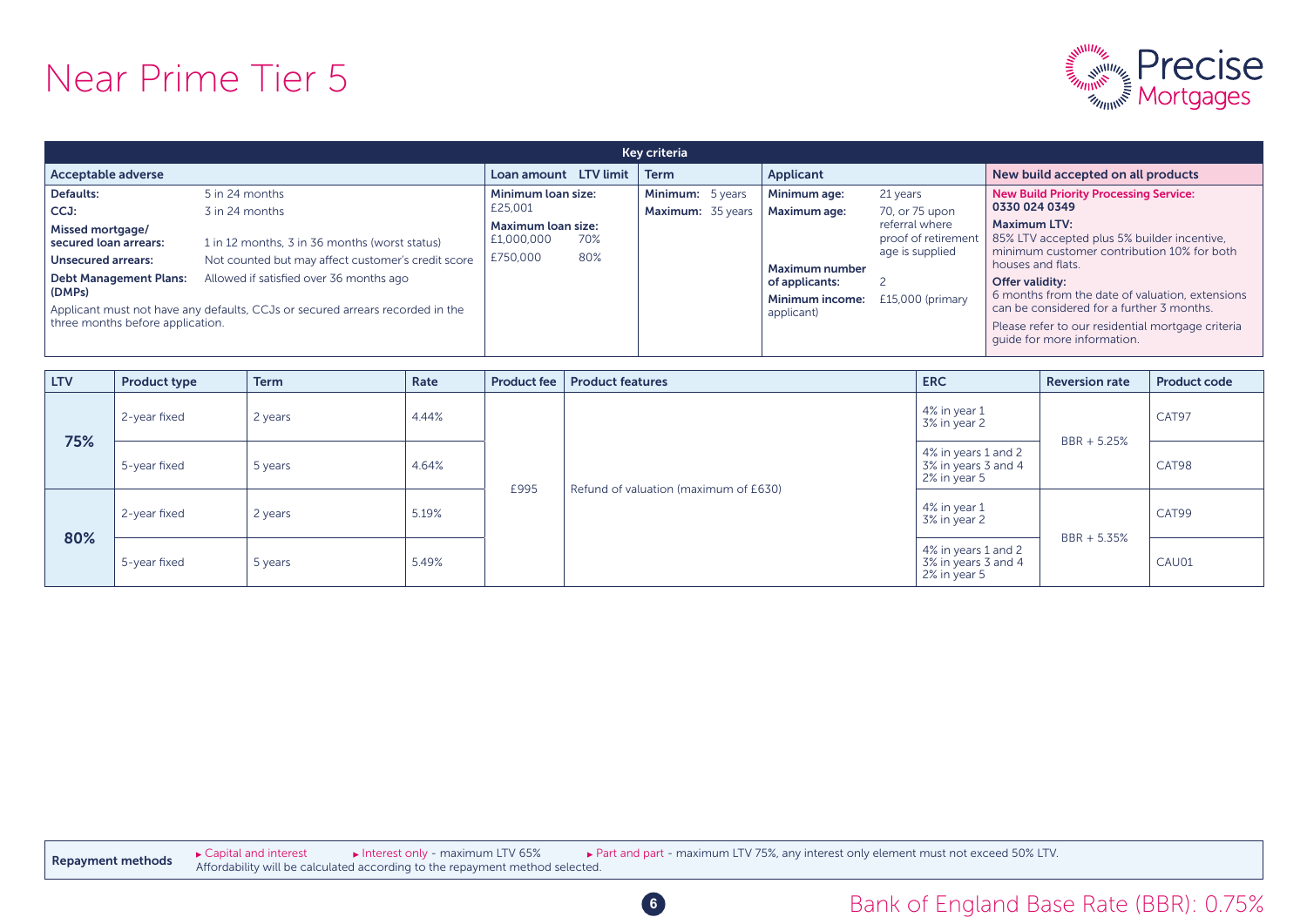

| Key criteria                                                                                     |                                                                                                                                                 |                                                                                                  |                   |                                       |  |                                                                                                   |                                                                                                                          |                                                                                                                                                                                                                                                                                                                                                                                                         |  |  |  |  |
|--------------------------------------------------------------------------------------------------|-------------------------------------------------------------------------------------------------------------------------------------------------|--------------------------------------------------------------------------------------------------|-------------------|---------------------------------------|--|---------------------------------------------------------------------------------------------------|--------------------------------------------------------------------------------------------------------------------------|---------------------------------------------------------------------------------------------------------------------------------------------------------------------------------------------------------------------------------------------------------------------------------------------------------------------------------------------------------------------------------------------------------|--|--|--|--|
| Acceptable adverse                                                                               |                                                                                                                                                 | Loan amount LTV limit                                                                            |                   | $\blacksquare$ Term                   |  | Applicant                                                                                         |                                                                                                                          | Important information                                                                                                                                                                                                                                                                                                                                                                                   |  |  |  |  |
| Defaults:<br>CCJ:<br>Missed mortgage/<br>secured loan/rent arrears:<br><b>Unsecured arrears:</b> | 0 in 24 months<br>$0$ in 24 months<br>0 in 12 months, 1 in 36 months<br>(worst status)<br>Not counted but may affect customer's<br>credit score | Minimum loan size:<br>£25,001<br><b>Maximum loan size:</b><br>£1,000,000<br>£750,000<br>£500,000 | 70%<br>80%<br>85% | Minimum: 5 years<br>Maximum: 35 years |  | Minimum age:<br>Maximum age:<br><b>Maximum number</b><br>of applicants:<br><b>Minimum income:</b> | 21 years<br>70, or 75 upon<br>referral where proof<br>of retirement age is<br>supplied<br>£15,000 (primary<br>applicant) | • DMPs satisfied over 36 months ago are accepted on<br>our standard lending policy.<br>> DMPs must have been active for a minimum of 12<br>months (there is no minimum period of activity for<br>satisfied DMPS).<br>► Debt Arrangement Schemes (DAS) are acceptable<br>and will be treated in the same way as a DMP<br>(Scotland only).<br>Please see our residential criteria quide for full details. |  |  |  |  |

| <b>LTV</b> | <b>Product type</b> | <b>Term</b> | Rate  | <b>Product fee</b> | <b>Product features</b>               | <b>ERC</b>                                                 | <b>Reversion rate</b> | <b>Product code</b> |
|------------|---------------------|-------------|-------|--------------------|---------------------------------------|------------------------------------------------------------|-----------------------|---------------------|
| 75%        | 2-year fixed        | 2 years     | 3.29% |                    |                                       | 4% in year 1<br>3% in year 2                               | BBR + 4.90%           | DMP99               |
|            | 5-year fixed        | 5 years     | 3.44% | £995               | Refund of valuation (maximum of £630) | 4% in years 1 and 2<br>3% in years 3 and 4<br>2% in year 5 |                       | DMQ01               |
|            | 2-year fixed        | 2 years     | 3.59% |                    |                                       | 4% in year 1<br>3% in year 2                               | BBR + 5.15%           | DMQ02               |
| 80%        | 5-year fixed        | 5 years     | 3.74% |                    |                                       | 4% in years 1 and 2<br>3% in years 3 and 4<br>2% in year 5 |                       | DMQ03               |
|            | 2-year fixed        | 2 years     | 4.09% |                    |                                       | 4% in year 1<br>3% in year 2                               |                       | DMQ04               |
| 85%        | 5-year fixed        | 5 years     | 4.24% |                    |                                       | 4% in years 1 and 2<br>3% in years 3 and 4<br>2% in year 5 | BBR + 5.25%           | DMQ05               |

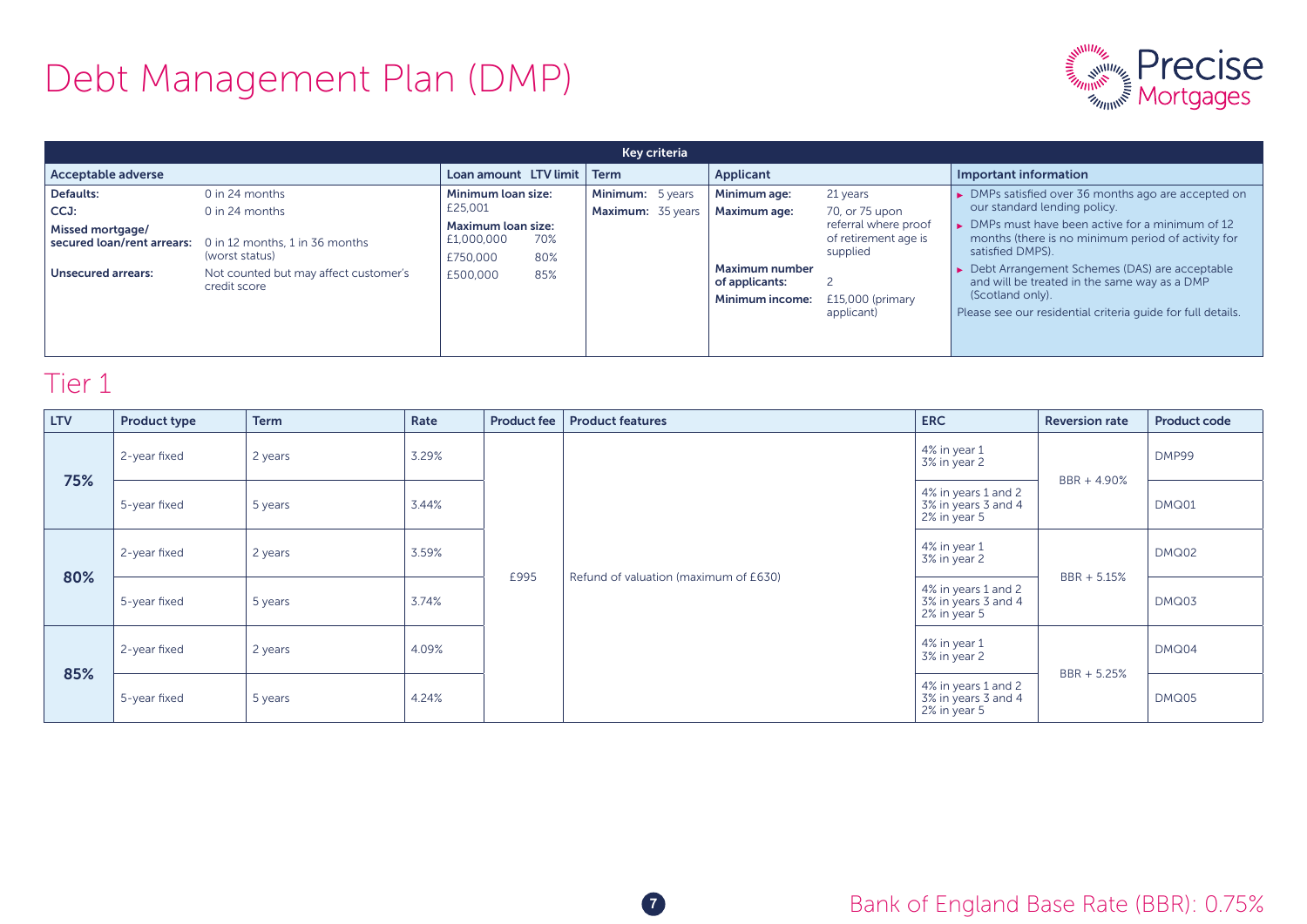

| Key criteria                                                                                     |                                                                                                                                                 |                                                                                                  |                   |                                       |  |                                                                                                   |                                                                                                                          |                                                                                                                                                                                                                                                                                                                                                                                                         |  |  |  |  |
|--------------------------------------------------------------------------------------------------|-------------------------------------------------------------------------------------------------------------------------------------------------|--------------------------------------------------------------------------------------------------|-------------------|---------------------------------------|--|---------------------------------------------------------------------------------------------------|--------------------------------------------------------------------------------------------------------------------------|---------------------------------------------------------------------------------------------------------------------------------------------------------------------------------------------------------------------------------------------------------------------------------------------------------------------------------------------------------------------------------------------------------|--|--|--|--|
| Acceptable adverse                                                                               |                                                                                                                                                 | Loan amount LTV limit                                                                            |                   | Term                                  |  | Applicant                                                                                         |                                                                                                                          | Important information                                                                                                                                                                                                                                                                                                                                                                                   |  |  |  |  |
| Defaults:<br>CCJ:<br>Missed mortgage/<br>secured loan/rent arrears:<br><b>Unsecured arrears:</b> | $0$ in 24 months<br>0 in 24 months<br>0 in 12 months, 1 in 36 months<br>(worst status)<br>Not counted but may affect customer's<br>credit score | Minimum loan size:<br>£25,001<br><b>Maximum loan size:</b><br>£1,000,000<br>£750,000<br>£500,000 | 70%<br>80%<br>85% | Minimum: 5 years<br>Maximum: 35 years |  | Minimum age:<br><b>Maximum age:</b><br><b>Maximum number</b><br>of applicants:<br>Minimum income: | 21 years<br>70, or 75 upon<br>referral where proof<br>of retirement age is<br>supplied<br>£15,000 (primary<br>applicant) | • DMPs satisfied over 36 months ago are accepted on<br>our standard lending policy.<br>> DMPs must have been active for a minimum of 12<br>months (there is no minimum period of activity for<br>satisfied DMPS).<br>► Debt Arrangement Schemes (DAS) are acceptable<br>and will be treated in the same way as a DMP<br>(Scotland only).<br>Please see our residential criteria quide for full details. |  |  |  |  |

| <b>LTV</b> | <b>Product type</b> | <b>Term</b> | Rate  | <b>Product fee</b> | <b>Product features</b>               | <b>ERC</b>                                                 | <b>Reversion rate</b> | <b>Product code</b> |
|------------|---------------------|-------------|-------|--------------------|---------------------------------------|------------------------------------------------------------|-----------------------|---------------------|
|            | 2-year fixed        | 2 years     | 3.49% |                    |                                       | 4% in year 1<br>3% in year 2                               | BBR + 4.90%           | DMQ06               |
| 75%        | 5-year fixed        | 5 years     | 3.74% | £995               | Refund of valuation (maximum of £630) | 4% in years 1 and 2<br>3% in years 3 and 4<br>2% in year 5 |                       | DMQ07               |
|            | 2-year fixed        | 2 years     | 3.79% |                    |                                       | 4% in year 1<br>3% in year 2                               | BBR + 5.15%           | DMQ08               |
| 80%        | 5-year fixed        | 5 years     | 4.19% |                    |                                       | 4% in years 1 and 2<br>3% in years 3 and 4<br>2% in year 5 |                       | DMQ09               |
|            | 2-year fixed        | 2 years     | 4.29% |                    |                                       | 4% in year 1<br>3% in year 2                               | BBR + 5.25%           | <b>DMQ10</b>        |
| 85%        | 5-year fixed        | 5 years     | 4.69% |                    |                                       | 4% in years 1 and 2<br>3% in years 3 and 4<br>2% in year 5 |                       | <b>DMQ11</b>        |

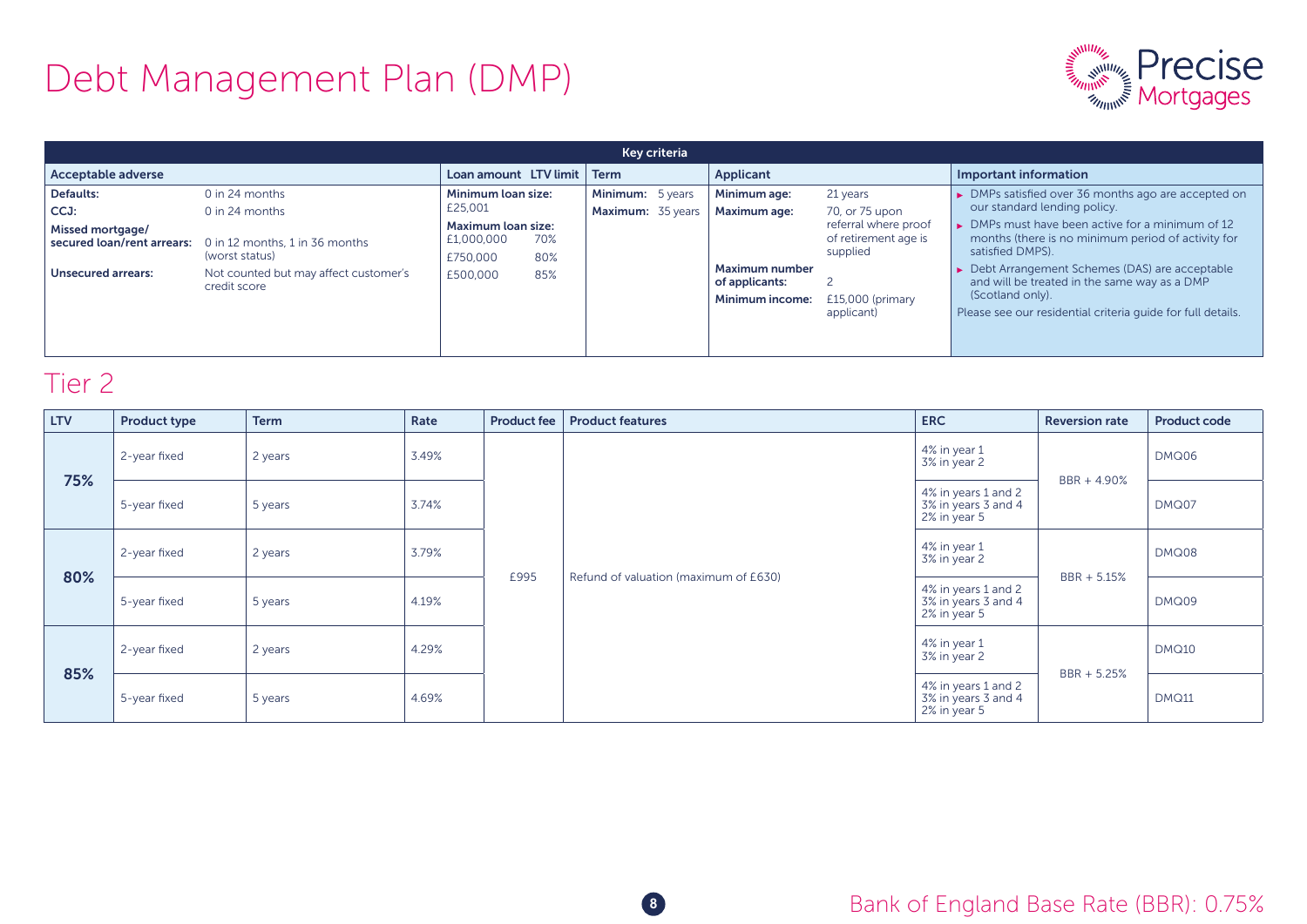

| Key criteria                                   |                                                                    |                                         |     |                                              |  |                                         |                                              |                                                                                                                     |  |  |  |  |
|------------------------------------------------|--------------------------------------------------------------------|-----------------------------------------|-----|----------------------------------------------|--|-----------------------------------------|----------------------------------------------|---------------------------------------------------------------------------------------------------------------------|--|--|--|--|
| Acceptable adverse                             |                                                                    | Loan amount LTV limit                   |     | <b>Term</b>                                  |  | Applicant                               |                                              | Important information                                                                                               |  |  |  |  |
| Defaults:                                      | 2 in 24 months (max £1,500 in 12 months,<br>unlimited therefater)  | Minimum loan size:<br>£25,001           |     | <b>Minimum:</b> 5 years<br>Maximum: 35 years |  | Minimum age:<br><b>Maximum age:</b>     | 21 years<br>70, or 75 upon                   | • DMPs satisfied over 36 months ago are accepted on<br>our standard lending policy.                                 |  |  |  |  |
| CCJ:                                           | 1 in 24 months (max £1,000 in 12 months<br>or £2.500 in 24 months) | <b>Maximum loan size:</b><br>£1,000,000 | 70% |                                              |  |                                         | referral where proof<br>of retirement age is | ► DMPs must have been active for a minimum of 12<br>months (there is no minimum period of activity for              |  |  |  |  |
| Missed mortgage/<br>secured loan/rent arrears: | 1 in 12 months, 3 in 36 months<br>(worst status)                   | £750,000                                | 80% |                                              |  | <b>Maximum number</b><br>of applicants: | supplied                                     | satisfied DMPS).<br>► Debt Arrangement Schemes (DAS) are acceptable<br>and will be treated in the same way as a DMP |  |  |  |  |
| <b>Unsecured arrears:</b>                      | Not counted but may affect customer's<br>credit score              |                                         |     |                                              |  | Minimum income:                         | £15,000 (primary<br>applicant)               | (Scotland only).<br>Please see our residential criteria quide for full details.                                     |  |  |  |  |
|                                                |                                                                    |                                         |     |                                              |  |                                         |                                              |                                                                                                                     |  |  |  |  |

| <b>LTV</b> | <b>Product type</b> | <b>Term</b> | Rate  | <b>Product fee</b> | <b>Product features</b>               | <b>ERC</b>                                                 | <b>Reversion rate</b> | <b>Product code</b> |
|------------|---------------------|-------------|-------|--------------------|---------------------------------------|------------------------------------------------------------|-----------------------|---------------------|
| 75%        | 2-year fixed        | 2 years     | 3.99% |                    | 4% in year 1<br>3% in year 2          | BBR + 5.25%                                                | <b>DMQ12</b>          |                     |
|            | 5-year fixed        | 5 years     | 4.29% |                    | Refund of valuation (maximum of £630) | 4% in years 1 and 2<br>3% in years 3 and 4<br>2% in year 5 |                       | DMQ13               |
|            | 2-year fixed        | 2 years     | 4.39% |                    |                                       | 4% in year 1<br>3% in year 2                               | BBR + 5.35%           | DMQ14               |
| 80%        | 5-year fixed        | 5 years     | 4.79% | £995               |                                       | 4% in years 1 and 2<br>3% in years 3 and 4<br>2% in year 5 |                       | <b>DMQ15</b>        |
|            | 2-year fixed        | 2 years     | 5.09% |                    |                                       | 4% in year 1<br>3% in year 2                               |                       | DMQ20               |
| 85%        | 5-year fixed        | 5 years     | 5.49% |                    |                                       | 4% in years 1 and 2<br>3% in years 3 and 4<br>2% in year 5 |                       | <b>DMQ21</b>        |

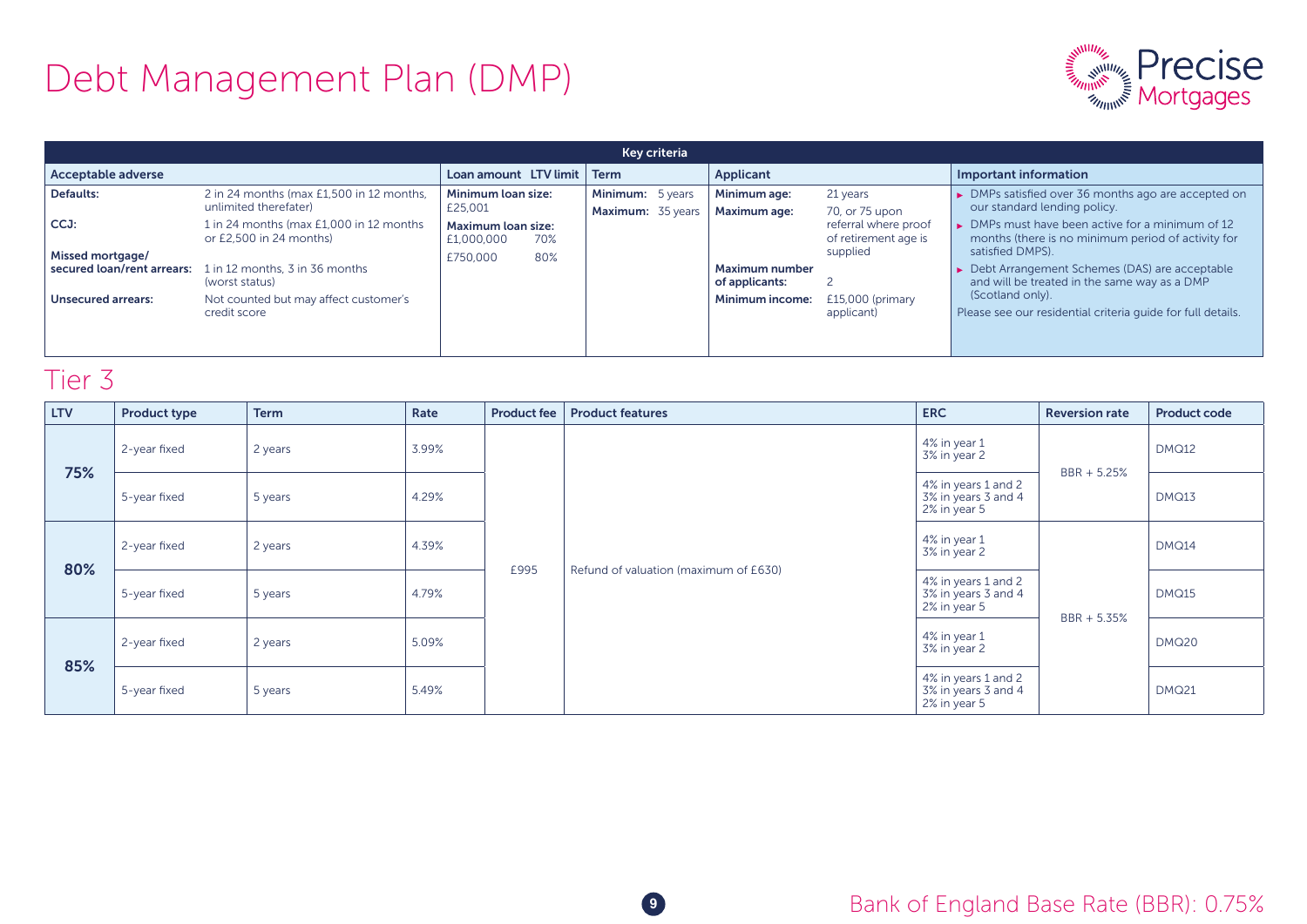

| Key criteria                                   |                                                                     |                                  |     |                                       |  |                                         |                                              |                                                                                                                       |  |  |  |  |
|------------------------------------------------|---------------------------------------------------------------------|----------------------------------|-----|---------------------------------------|--|-----------------------------------------|----------------------------------------------|-----------------------------------------------------------------------------------------------------------------------|--|--|--|--|
| Acceptable adverse                             |                                                                     | Loan amount LTV limit            |     | Term                                  |  | Applicant                               |                                              | Important information                                                                                                 |  |  |  |  |
| Defaults:                                      | 2 in 24 months (max £1,500 in 12 months,<br>unlimited therefater)   | Minimum loan size:<br>£25,001    |     | Minimum: 5 years<br>Maximum: 35 years |  | Minimum age:<br><b>Maximum age:</b>     | 21 years<br>70, or 75 upon                   | • DMPs satisfied over 36 months ago are accepted on<br>our standard lending policy.                                   |  |  |  |  |
| CCJ:                                           | 1 in 24 months (max £1,000 in 12 months)<br>or £2.500 in 24 months) | Maximum loan size:<br>£1,000,000 | 70% |                                       |  |                                         | referral where proof<br>of retirement age is | $\triangleright$ DMPs must have been active for a minimum of 12<br>months (there is no minimum period of activity for |  |  |  |  |
| Missed mortgage/<br>secured loan/rent arrears: | 1 in 12 months, 3 in 36 months<br>(worst status)                    | £750,000                         | 80% |                                       |  | <b>Maximum number</b><br>of applicants: | supplied                                     | satisfied DMPS).<br>► Debt Arrangement Schemes (DAS) are acceptable<br>and will be treated in the same way as a DMP   |  |  |  |  |
| <b>Unsecured arrears:</b>                      | Not counted but may affect customer's<br>credit score               |                                  |     |                                       |  | <b>Minimum income:</b>                  | £15,000 (primary<br>applicant)               | (Scotland only).<br>Please see our residential criteria quide for full details.                                       |  |  |  |  |
|                                                |                                                                     |                                  |     |                                       |  |                                         |                                              |                                                                                                                       |  |  |  |  |

| <b>LTV</b> | <b>Product type</b> | <b>Term</b> | Rate  | <b>Product fee</b> | <b>Product features</b>               | <b>ERC</b>                                                 | <b>Reversion rate</b> | <b>Product code</b> |
|------------|---------------------|-------------|-------|--------------------|---------------------------------------|------------------------------------------------------------|-----------------------|---------------------|
| 75%        | 2-year fixed        | 2 years     | 4.29% |                    | Refund of valuation (maximum of £630) | 4% in year 1<br>3% in year 2                               | BBR + 5.25%           | DMQ16               |
|            | 5-year fixed        | 5 years     | 4.64% |                    |                                       | 4% in years 1 and 2<br>3% in years 3 and 4<br>2% in year 5 |                       | DMQ17               |
|            | 2-year fixed        | 2 years     | 4.79% |                    |                                       | 4% in year 1<br>3% in year 2                               | BBR + 5.35%           | DMQ18               |
| 80%        | 5-year fixed        | 5 years     | 5.24% | £995               |                                       | 4% in years 1 and 2<br>3% in years 3 and 4<br>2% in year 5 |                       | DMQ19               |
|            | 2-year fixed        | 2 years     | 5.29% |                    |                                       | 4% in year 1<br>3% in year 2                               |                       | <b>DMQ22</b>        |
| 85%        | 5-year fixed        | 5 years     | 5.69% |                    |                                       | 4% in years 1 and 2<br>3% in years 3 and 4<br>2% in year 5 |                       | DMQ23               |

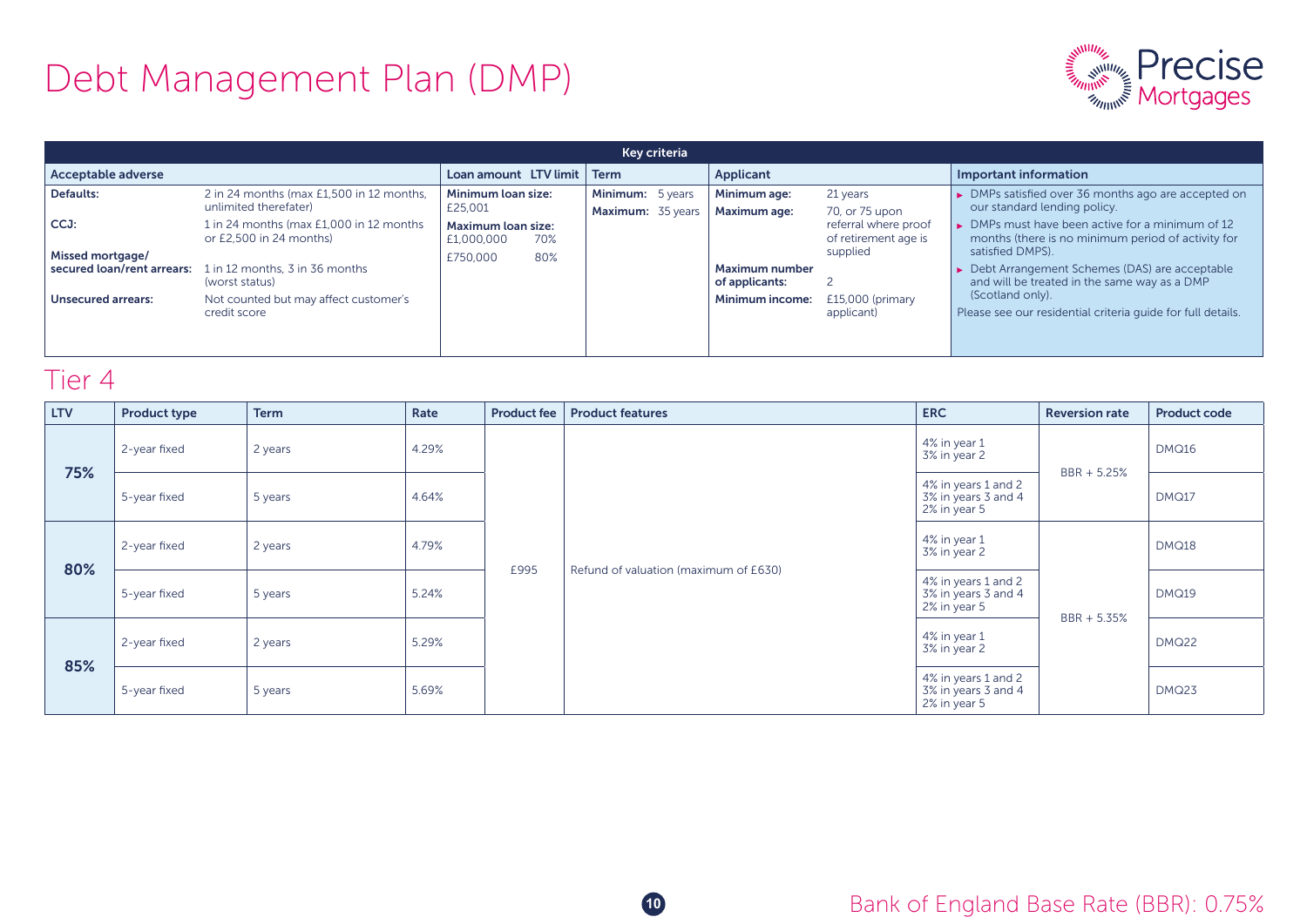# Debt Management Plan (DMP) range



| Key criteria                                                                                                      |                                                       |                                              |            |                                       |  |                                         |                                                          |                                                                                                                            |  |  |  |  |
|-------------------------------------------------------------------------------------------------------------------|-------------------------------------------------------|----------------------------------------------|------------|---------------------------------------|--|-----------------------------------------|----------------------------------------------------------|----------------------------------------------------------------------------------------------------------------------------|--|--|--|--|
| Acceptable adverse                                                                                                |                                                       | Loan amount LTV limit                        |            | Term                                  |  | Applicant                               |                                                          | Important information                                                                                                      |  |  |  |  |
| Defaults:<br>CCJ:                                                                                                 | 5 in 24 months<br>3 in 24 months                      | Minimum loan size:<br>£25,001                |            | Minimum: 5 years<br>Maximum: 35 years |  | Minimum age:<br><b>Maximum age:</b>     | 21 years<br>70, or 75 upon                               | • DMPs satisfied over 36 months ago are accepted on<br>our standard lending policy.                                        |  |  |  |  |
| Missed mortgage/<br>secured loan/rent arrears:                                                                    | 1 in 12 months, 3 in 36 months<br>(worst status)      | Maximum loan size:<br>£1,000,000<br>£750,000 | 70%<br>80% |                                       |  |                                         | referral where proof<br>of retirement age is<br>supplied | • DMPs must have been active for a minimum of 12<br>months (there is no minimum period of activity for<br>satisfied DMPS). |  |  |  |  |
| <b>Unsecured arrears:</b>                                                                                         | Not counted but may affect customer's<br>credit score |                                              |            |                                       |  | <b>Maximum number</b><br>of applicants: |                                                          | ► Debt Arrangement Schemes (DAS) are acceptable<br>and will be treated in the same way as a DMP                            |  |  |  |  |
| Applicant must not have any defaults, CCJs or secured arrears recorded<br>in the three months before application. |                                                       |                                              |            |                                       |  | <b>Minimum income:</b>                  | £15,000 (primary<br>applicant)                           | (Scotland only).<br>Please see our residential criteria quide for full details.                                            |  |  |  |  |

| <b>LTV</b> | <b>Product type</b> | <b>Term</b> | Rate  | Product fee | <b>Product features</b>               | <b>ERC</b>                                               | <b>Reversion rate</b> | <b>Product code</b> |
|------------|---------------------|-------------|-------|-------------|---------------------------------------|----------------------------------------------------------|-----------------------|---------------------|
| 75%        | 2-year fixed        | 2 years     | 4.44% |             |                                       | 4% in year 1<br>3% in year 2                             | $BBR + 5.25%$         | DMQ24               |
|            | 5-year fixed        | 5 years     | 4.64% | £995        | Refund of valuation (maximum of £630) | 4% in year 1 and 2<br>3% in year 3 and 4<br>2% in year 5 |                       | DMQ25               |
| 80%        | 2-year fixed        | 2 years     | 5.19% |             |                                       | 4% in year 1<br>3% in year 2                             | $BBR + 5.35%$         | DMQ26               |
|            | 5-year fixed        | 5 years     | 5.49% |             |                                       | 4% in year 1 and 2<br>3% in year 3 and 4<br>2% in year 5 |                       | DMQ27               |